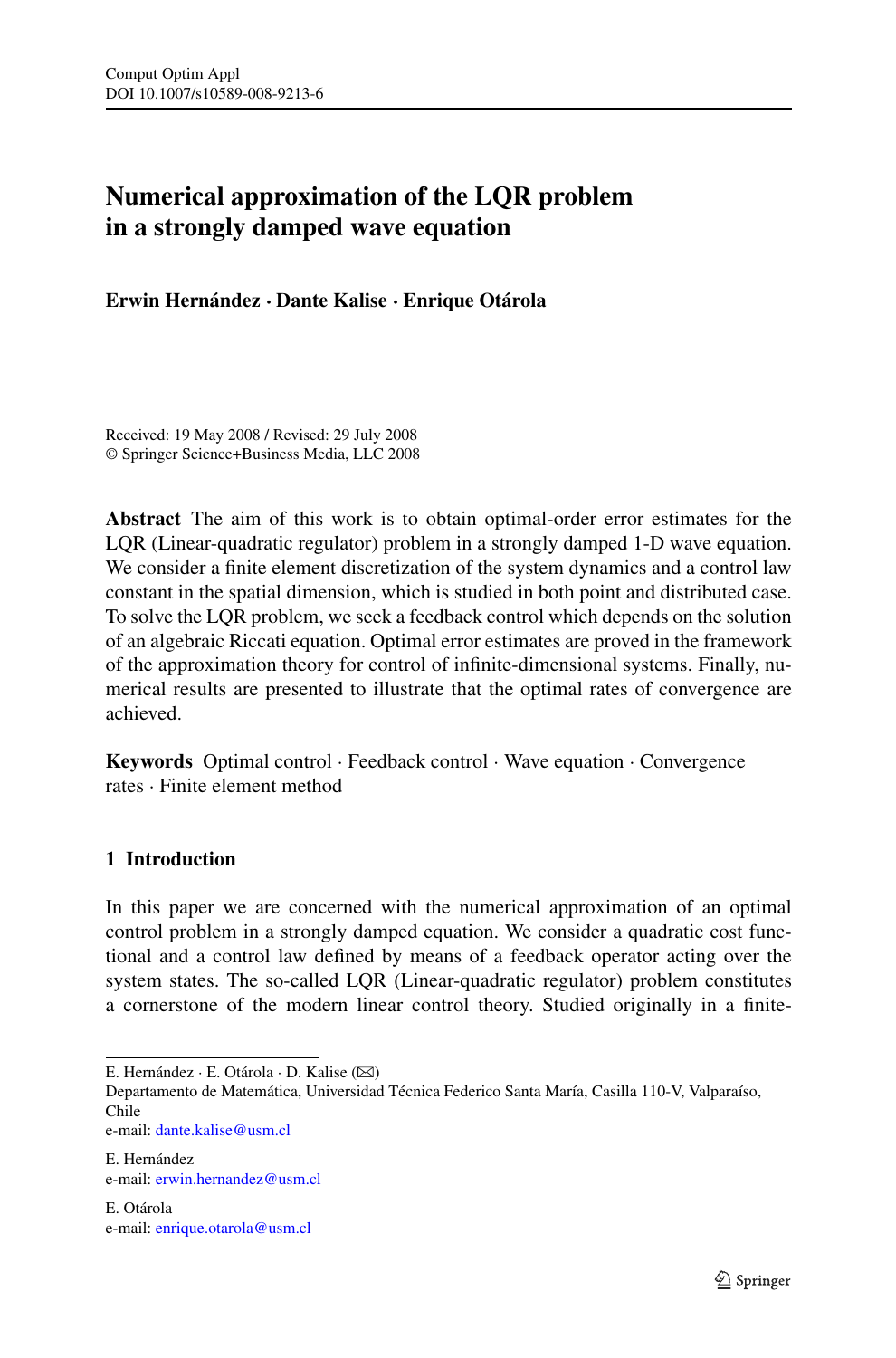dimensional context, the LQR problem became also a subject of interest in the framework of control theory for partial differential equations (see  $[2, 12]$  $[2, 12]$  $[2, 12]$ ), which are related to several applications, including the control of parabolic systems like the heat equa-tion (see [[5\]](#page-16-0)), the active control of noise (see [[6,](#page-16-0) [17](#page-17-0)]), and the active control of flexible structures (see  $[11, 13, 18]$  $[11, 13, 18]$  $[11, 13, 18]$  $[11, 13, 18]$  $[11, 13, 18]$  $[11, 13, 18]$ ), among others.

In general terms, finding a solution of an optimal control problems over infinitedimensional systems involves two main tasks: approximation of the system dynamics by means of classical schemes like the finite element method, and resolution of an optimization problem. Depending upon the problem and control requirements, these tasks can be performed in two different ways, discretizing and then optimizing or vice versa. Examples of the approach "optimize then discretize" can be studied in [[3\]](#page-16-0). In particular, our work can be classified in the strategy "discretize then optimize" (see [\[1](#page-16-0), [14\]](#page-17-0)), as we first approximate the system dynamics using the finite element method and then solving a finite dimensional algebraic Riccati equation associated with the solution of the LQR problem. This last issue, the solution of large-scale algebraic Riccati equations arising in optimal controls problems after spatial discretization, has been extensively studied (see [[4,](#page-16-0) [16\]](#page-17-0)), providing reliable methods, which can be used under suitable conditions.

The aim of this work is to obtain optimal-order error estimates under the theory developed in [[14\]](#page-17-0) related to the approximation theory of optimal control problem of evolutionary systems over an infinite time interval. We consider the strongly damped wave equation representing the vibration of a string as the state equation, the vertical displacements and velocity as the state variables, and two kinds of controls: point and distributed. The goal of the problem is to compensate the vibrations arising of a set of initial conditions. In order to achieve this, we seek for a control signal represented in a feedback form from the state variables. By following the abstract theory stated in [\[14](#page-17-0)], a series of assumptions must be proved in order to obtain optimal convergence rates for the system output and control variables. These assumptions are connected with to stability and consistency properties of the approximated problems. The convergence rates relies on approximation properties of the control-free dynamics and the degree of unboundedness of the control operator.

There are many works in the control problem of the wave equation (see [[10](#page-17-0), [19](#page-17-0)]). Moreover, the LQR control strategy for second-order evolutionary systems has been studied and computationally implemented (see [\[12](#page-17-0), [18\]](#page-17-0)). Despite this, to the best of the authors knowledge, the mathematical analysis and computational validation of the optimal convergence rates for this control problem has not yet been performed.

The outline of this paper is as follows. In Sect. [2](#page-2-0) we state the abstract optimal control problem and the conditions needed in order to prove existence and uniqueness of the exact solution for both cases. In Sect. [3](#page-4-0) we deal with approximation issues: we state the approximated control problem for and prove the conditions that ensure optimal-order convergence rates. In Sect. [4](#page-9-0) we present numerical results that validate the stabilization and the convergence rates obtained previously.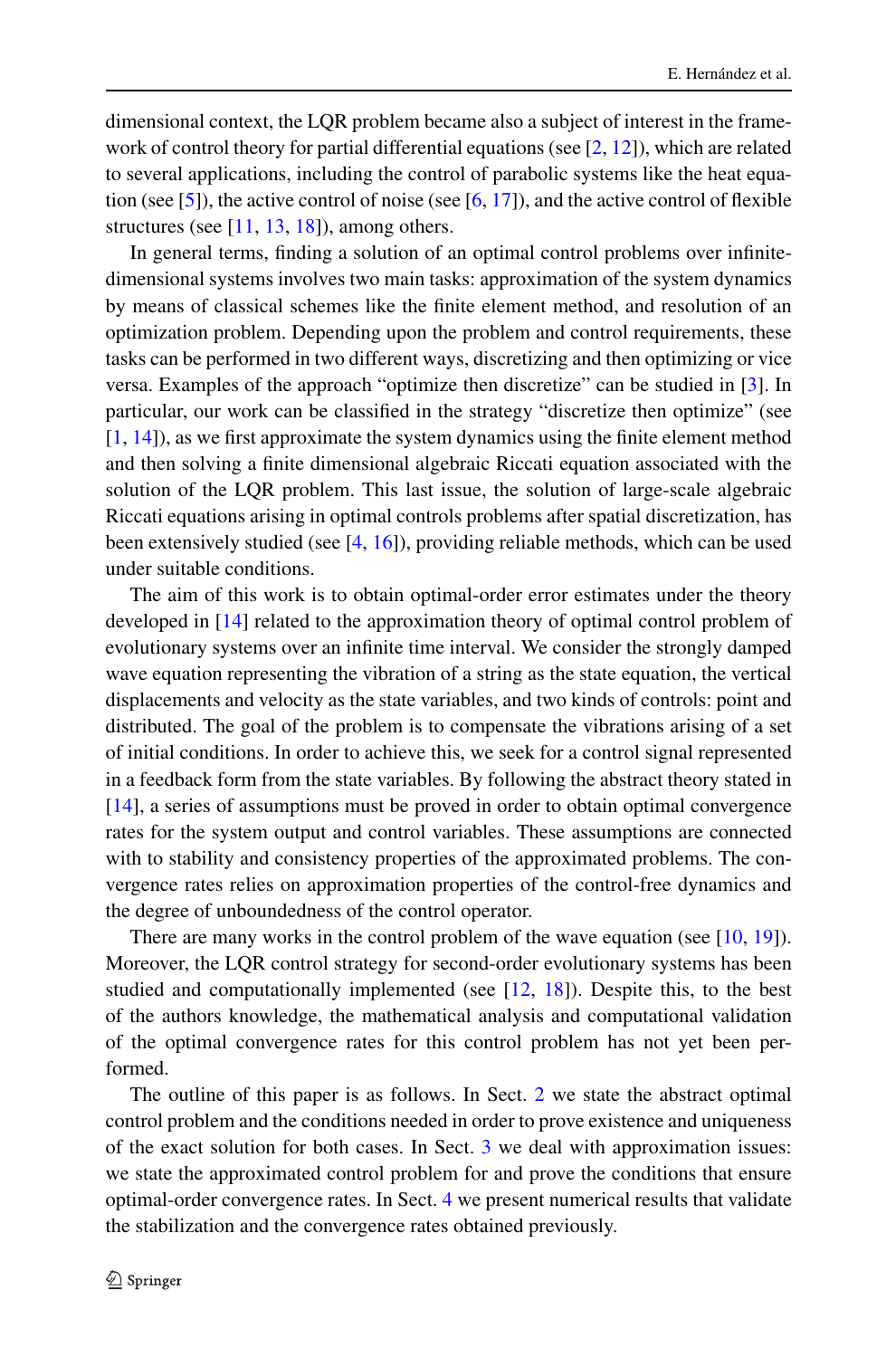#### <span id="page-2-0"></span>**2 Abstract setting of the optimal control problem**

We consider the strongly damped wave equation in the interval  $I = [0, L]$  with point and distributed controls acting as external sources; i.e.,  $x(\xi, t)$  represents a vertical displacement along a string that satisfies

$$
\begin{cases}\n\frac{\partial^2 x(\xi, t)}{\partial t^2} - \frac{\partial^2 x(\xi, t)}{\partial \xi^2} - \rho \frac{\partial^3 x(\xi, t)}{\partial \xi^2 \partial t} = \bar{u}(\xi, t), \quad t > 0, \xi \in [0, L], \\
x(0, t) = x(L, t) = 0, & t > 0, \\
x(\xi, 0) = f(\xi), \ x_t(\xi, 0) = g(\xi), & \xi \in [0, L],\n\end{cases}
$$
\n(1)

where  $\xi$  represents the spatial coordinate,  $t$  the time and  $\rho$  a damping coefficient. The external load  $\bar{u}(\xi, t) = u_p(\xi, t) := \delta(\xi - \xi_0)u(t)$  denotes the point control in the point  $\xi_0 \in (0, L)$  and  $\overline{u}(\xi, t) = u_d(\xi, t)$  denotes a distributed control acting over  $\mathbf{I}_c$  in the following way:

$$
u_d(\xi, t) := \begin{cases} u(t) & \xi \in \mathbf{I}_c \\ 0 & \xi \in \mathbf{I}/\mathbf{I}_c. \end{cases}
$$

We are interested in finding feedback control laws in the form

$$
\bar{u}(\xi, t) = -Kx(\xi, t),\tag{2}
$$

for the output regulation problem for the vibration of the string over an infinite time horizon, where *K* is a gain operator obtained from an algebraic Riccati equation that will be specified later.

In order to define the optimal control problems we start by writing our equation as a evolutionary system of first order. We set the operator

$$
\mathcal{A} = -\frac{\partial^2(\cdot)}{\partial x^2}, \qquad \mathcal{D}(\mathcal{A}) = H^2(\mathbf{I}) \cap H_0^1(\mathbf{I}),
$$

and the state vector

 $y = [x(\xi, t) \dot{x}(\xi, t)]^T$ ,

where here and therein *x*<sup>i</sup> stands for  $\frac{\partial(\cdot)}{\partial t}$ .

With this setting, we formally obtain the following first order state-space representation for  $(1)$ :

$$
\begin{cases} \dot{y}(\xi, t) = Ay + Bu, \\ y(\xi, 0) = y_0, \end{cases}
$$
\n(3)

with

$$
A = \begin{bmatrix} O & I \\ -A & -\rho A \end{bmatrix}, \qquad B_p u_p = \begin{bmatrix} 0 \\ \delta(\xi - \xi_0) u(t) \end{bmatrix}, \qquad B_d u_d = \begin{bmatrix} 0 \\ \mathcal{I}_c u(t) \end{bmatrix}
$$
 (4)

where  $B = B_p$  and  $B = B_d$  denote the operators associated with point and distributed controls respectively,  $\mathcal{I}_c : L^2(\mathbf{I}) \to L^2(\mathbf{I})$  is defined by  $(\mathcal{I}_c v)(x) = \chi_c v(x)$  for all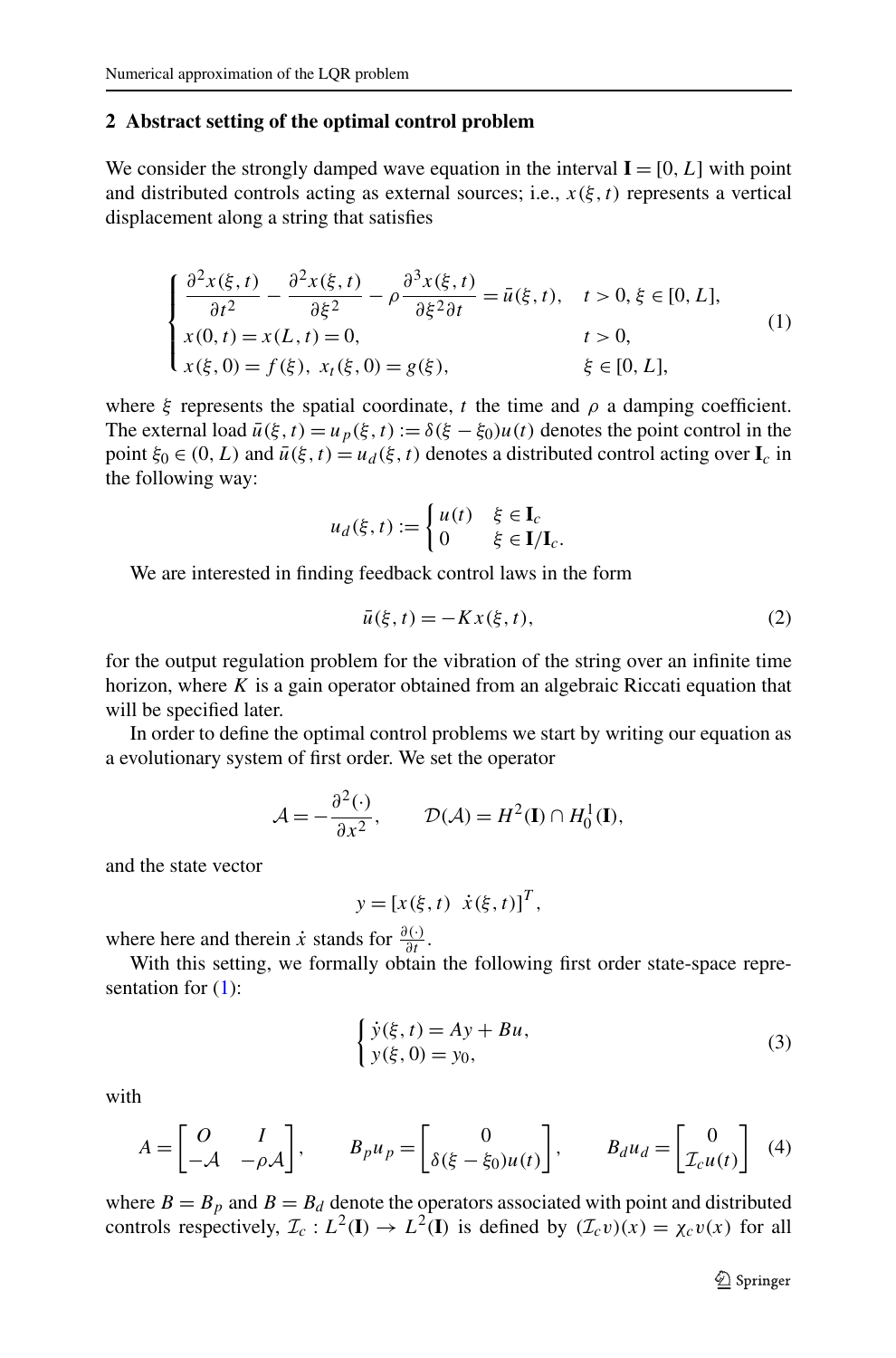<span id="page-3-0"></span> $x \in I$  and  $\chi_c$  is the characteristic function of the subset  $I_c$ . We consider both operators from  $\mathbb R$  onto  $[D(A^*)]'$ .

For both control problems, let us consider a state-space  $Y = H^1(\mathbf{I}) \times L^2(\mathbf{I})$ , such that  $\mathcal{D}(A) \subset Y$ , a control space  $U = \mathbb{R}$  and the cost functional

$$
\mathcal{J}(y, u) = \frac{1}{2} \int_0^{\infty} {\{ \|x(\xi, t)\|_{H^1(\mathbf{I})}^2 + \|\dot{x}(\xi, t)\|_{L^2(\mathbf{I})}^2 + |u(t)|^2 \} dt. \tag{5}
$$

We state that the control laws are optimal in the sense that they minimize this functional.

Here and therein, for *Z* a function space,  $z \in L^2(Z)$  stands for a function  $z(\cdot, t) \in Z$  and  $z(\xi, \cdot) \in L^2([0, +\infty])$ .

Note that the optimal control problems differs in the choice of the control operators  $B_p$  and  $B_d$  in [\(3](#page-2-0)).

It follows from the theory presented in Chap. 2 [[14\]](#page-17-0), that existence and uniqueness for the solution of these abstract control problems are guaranteed if:

- (H.1) *A* is the infinitesimal generator of a strongly continuous, analytic semigroup, denoted by  $e^{At}$ , on *Y*.
- (H.2)  $B_p$  and  $B_d$  are linear operators, such that  $A^{-\gamma_p}B_p \in \mathcal{L}(U, Y)$  and  $A^{-\gamma_d}B_d \in$  $\mathcal{L}(U, Y)$ , for some fixed constants  $\gamma_p, \gamma_d$ , respectively, with  $\gamma_p, \gamma_d \in [0, 1)$ .
- (H.3) *Finite cost condition:* For each problem, given  $y_0 \in Y$ , there exists  $\bar{u} \in$  $L^2(0, \infty; U)$ , such that  $\mathcal{J}(\bar{u}, \bar{y}) < \infty$ .

The condition (H.1) on *Y* follows from [[7\]](#page-16-0), as the damping operator can be identified with a fractional power  $\alpha$  of the elastic operator, with  $1/2 \le \alpha \le 1$ ; our case holds with  $\alpha = 1$ .

On the other hand, is clear that the condition (H.2) holds with  $\gamma_d = 0$  for the distributed control problem. In the case of the point control problem, we first notice that the domain for the fractional powers of the operator *A* is given by the formula

$$
D(A^{\theta}) = H_0^1(\mathbf{I}) \times H_0^{2\theta}(\mathbf{I}), \quad \forall \theta \le 1/2.
$$

The same characterization is valid for the adjoint operator. Then, as a consequence of  $(A^{-\gamma_p}B_pu, v)_Y = u[A^{*-\gamma_p}v]_2(\xi_0)$ , and since  $A^{*-\gamma_p}v \in H_0^1(I) \times H_0^{2\gamma_p}(I)$ , we obtain that

$$
[A^{*-\gamma_p}v]_2 \in H_0^{2\gamma_p}(\mathbf{I}) \subset C(\mathbf{I}),
$$

for all  $\gamma_p > 1/4$ .

Finally, the finite cost condition is always satisfied; in fact, the damping factor allows to us to always take the control law  $u \equiv 0$  such that  $\mathcal{J}(0, \bar{y}) < \infty$ . This is a direct consequence of the stability condition stated in Theorem 3.B.1, [[14\]](#page-17-0).

In general terms, the feedback control law given in  $(2)$  $(2)$  is related to the output by:

$$
y(\xi, t) = e^{A_{\Pi}t}y_0
$$
,  $\bar{u}(\xi, t) = -B^* \Pi e^{A_{\Pi}t}y_0$ ,  $\forall t \ge 0$ ,

where  $A_{\Pi} = A - BB^* \Pi$  is the operator related with the closed-loop dynamics and  $\Pi = \Pi^* \in \mathcal{L}(Y)$  is the unique nonnegative operator that satisfies the following alge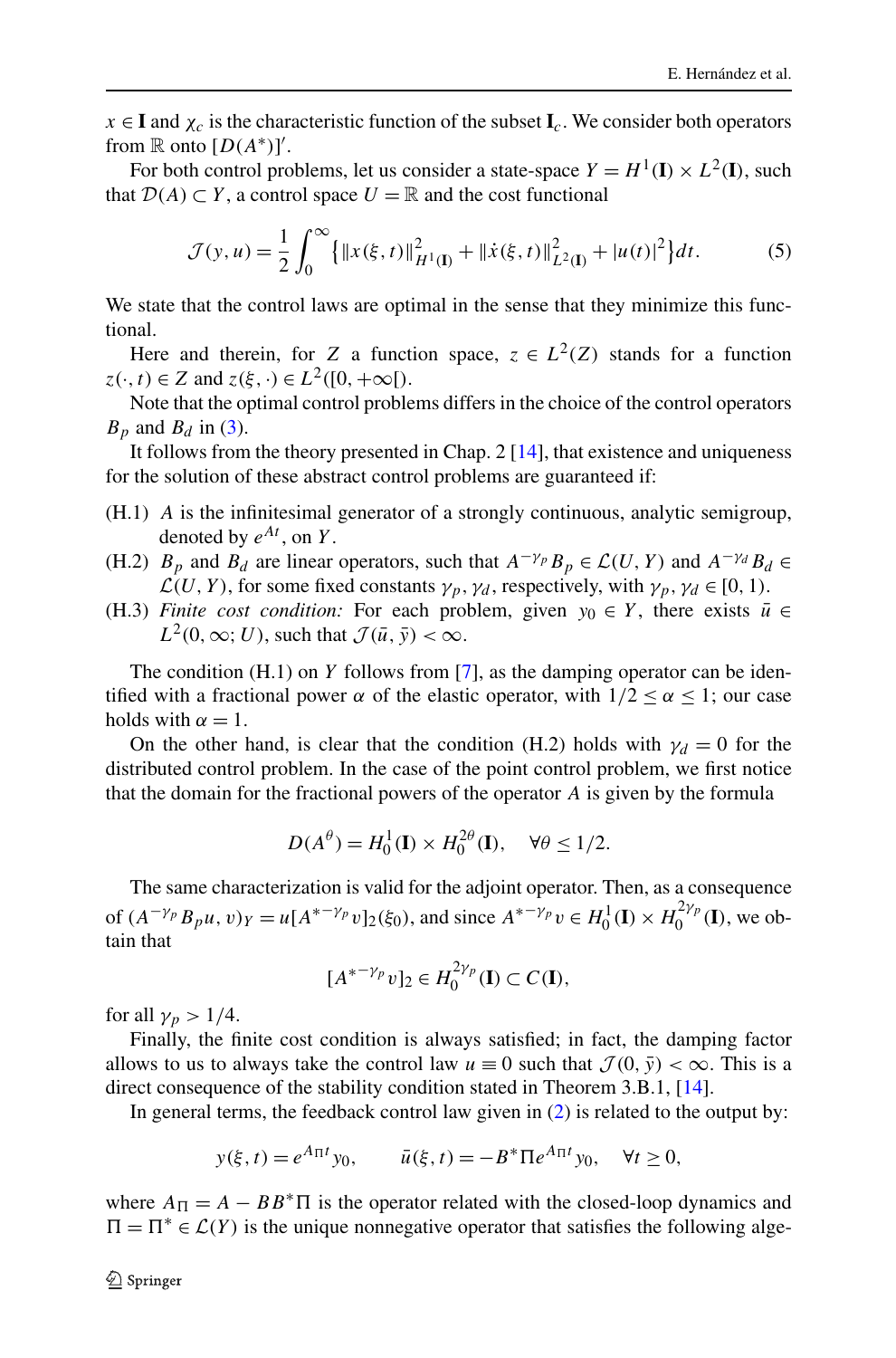<span id="page-4-0"></span>braic Riccati equation (ARE):

$$
(A^* \Pi x, y)_Y + (\Pi Ax, y)_Y - (B^* \Pi x, B^* \Pi y)_U + (x, y)_Y = 0,
$$

for all  $(x, y) \in \mathcal{D}(A) \times \mathcal{D}(A)$ , where  $(\cdot, \cdot)$  denotes the inner product over the corresponding space.

## **3 Approximation results**

Once that the abstract setting is given we construct an approximation scheme for the optimal control problems. Following the structure present in Chap. 4 [[14\]](#page-17-0), we start by selecting a finite-dimensional approximating subspace  $V_h \subset \mathcal{D}(\mathcal{A}^{\frac{1}{2}}) = H_0^1(\mathbf{I}),$  to be a piecewise linear finite element space. For this reason, we consider a family  $\{T_h\}$ of partitions of the interval **I**:

$$
\mathcal{T}_h: 0 = s_0 < s_1 < \dots < s_n = L,\tag{6}
$$

with mesh size

$$
h := \max_{j=1,\dots,n} (s_j - s_{j-1}).
$$

Then, the subspace  $V_h$  can be written as follow:

$$
\mathcal{V}_h := \{ v \in H_0^1(\mathbf{I}) : v|_{[s_{j-1}-s_j]} \in \mathbb{P}_1, j = 1, \dots, n \}.
$$
 (7)

We let  $V_h = V_{h1} \times V_{h2}$ , where  $V_{h1}$  consists of the elements of  $V_h$  equipped with the  $H^1(\mathbf{I})$  seminorm and  $V_h$ <sub>2</sub> consists of the elements of  $V_h$  equipped with the  $L^2(\mathbf{I})$ norm.

We denote by  $P_h$  the orthogonal projection from  $L^2(\mathbf{I}) \times L^2(\mathbf{I})$  onto  $V_h$  by

$$
\mathcal{P}_h = \begin{bmatrix} \pi_h & 0\\ 0 & \pi_h \end{bmatrix} \tag{8}
$$

where  $\pi_h$  represents the orthogonal projection from  $L^2(\mathbf{I})$  onto  $\mathcal{V}_h$ . The subspace  $\mathcal{V}_h$ satisfy the approximation property

$$
\|\pi_h x - x\|_{H^l(\mathbf{I})} \le C h^{s-l} \|x\|_{H^s(\mathbf{I})}, \quad x \in H^s(\mathbf{I}) \cap H_0^1(\mathbf{I}),
$$
 (9)

with  $0 < l < s < 2$ .

Then, we can write the Galerkin approximation of the operator  $A$  on  $V_h$  as

$$
A_h = \begin{bmatrix} O & \pi_h \\ -\mathcal{A}_h & -\rho \mathcal{A}_h \end{bmatrix} : V_h \to V_h \tag{10}
$$

where  $A_h$  is the Galerkin approximation of the operator  $A$ , i.e.,  $A_h = \pi_h A : V_h \to V_h$ such that  $(A_hx_h, v_h)_{L^2(\mathbf{I})} = (Ax_h, v_h)_{L^2(\mathbf{I})}, x_h, v_h \in V_h$ . Using the same ideas, we

 $\mathcal{D}$  Springer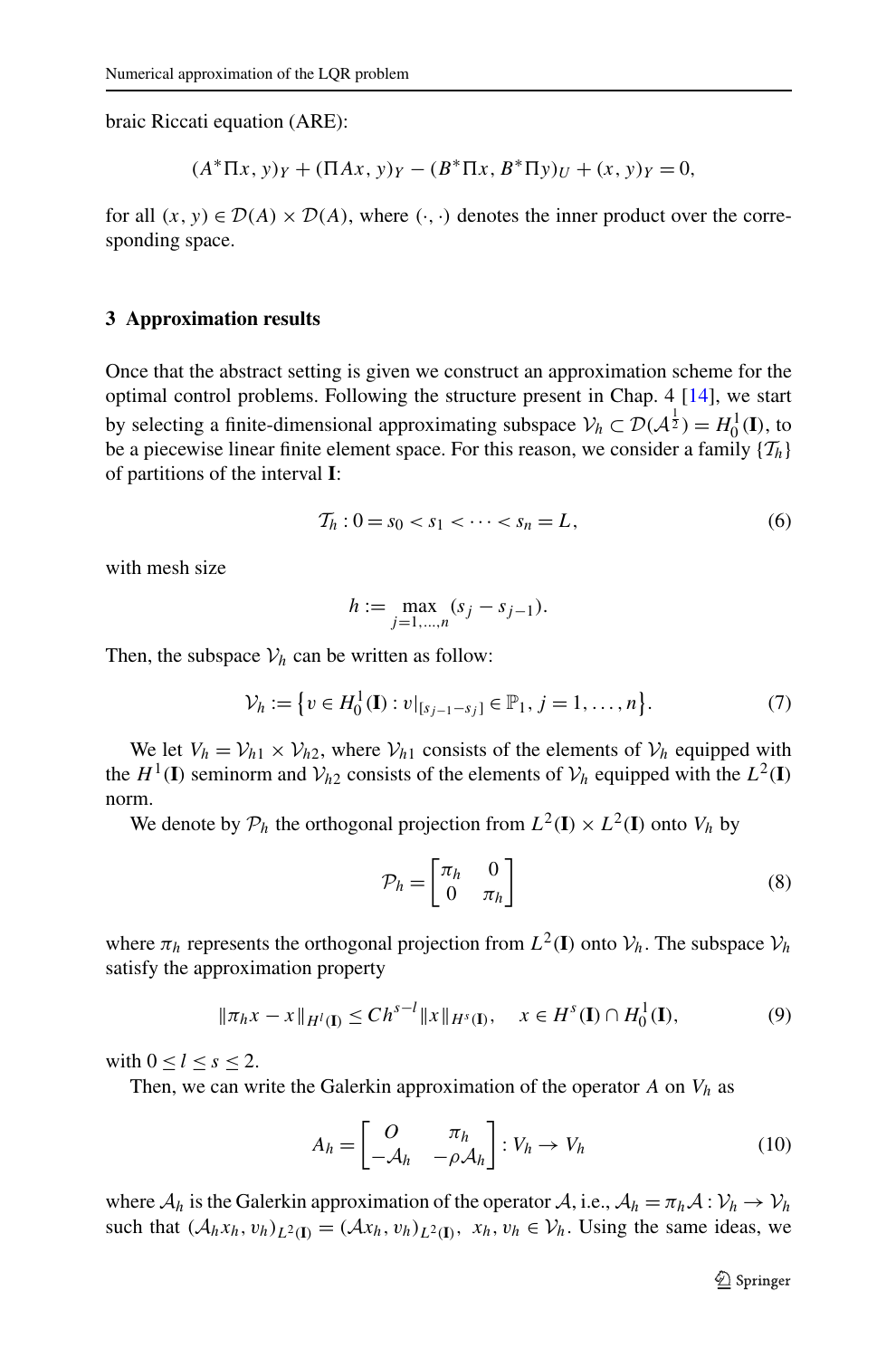<span id="page-5-0"></span>can write the approximations  $B_{ph}$  of  $B_p$  and  $B_{dh}$  of  $B_d$  respectively, in [\(4](#page-2-0)), by

$$
B_{ph}u := \mathcal{P}_h B_p u = \begin{bmatrix} 0 \\ \mathcal{B}_h u(t) \end{bmatrix} : \mathbb{R} \to V_h, \qquad (\mathcal{B}_h u, v_h)_{L^2(\mathbf{I})} = v_h(\xi_0)u, \tag{11}
$$

$$
B_{dh}u := \mathcal{P}_h B_d u = \begin{bmatrix} 0 \\ \pi_h \mathcal{I}_c u(t) \end{bmatrix} = \begin{bmatrix} 0 \\ \mathcal{I}_c u(t) \end{bmatrix} : \mathbb{R} \to V_h.
$$
 (12)

It is easy to verify that the adjoint operators of  $A_h$ ,  $B_{ph}$  and  $B_{dh}$  in ([10\)](#page-4-0), (11) and (12) respectively, are given by:

$$
A_h^* = \begin{bmatrix} O & -\pi_h \\ \mathcal{A}_h & \rho \mathcal{A}_h \end{bmatrix} : V_h \to V_h,
$$
 (13)

$$
B_{ph}^{*}v_h = v_{h2}(\xi_0), \quad v_h = [v_{h1} \; v_{h2}]^T, \tag{14}
$$

$$
B_{dh}^* v_h = \begin{bmatrix} 0 \\ (v_{h2}, \chi_c)_{L^2(\mathbf{I})} \end{bmatrix}, \quad v_h = [v_{h1} \ v_{h2}]^T. \tag{15}
$$

Now we seek for an approximated solution  $(\bar{y}_h, \bar{u}_h)$  of our optimal control problems:

$$
\inf \mathcal{J}(y_h, u_h) = \frac{1}{2} \int_0^\infty {\{ \|y_h(\xi, t)\|_Y^2 + |u_h(t)|^2 \} dt}
$$
  
s.t.  $y_h = A_h y_h + B_h u_h$ ,  
 $y_h(0) = \mathcal{P}_h y_0$ .

The approximating dynamics  $\dot{y}_h = A_h y_h + B_h u_h$  are given, via ([10\)](#page-4-0)–(12), by

$$
\begin{cases}\n(\ddot{x_h}, v_h) - (\mathcal{A}_h x_h, v_h) - \rho(\mathcal{A}_h \dot{x_h}, v_h) = (B_h u_h, v_h) & \forall v_h \in \mathcal{V}_h, \\
(\mathcal{A}_h x_h, v_h) = -(x'_h, v'_h) & \forall v_h \in \mathcal{V}_h, \\
(x_h(0), v_h) = (f, v_h), & (\dot{x}_h(0), v_h) = (g, v_h) & \forall v_h \in \mathcal{V}_h,\n\end{cases}
$$
\n(16)

with  $y_h = [x_h \quad \dot{x}_h]$ , and all the interior products are taken in  $L^2(\mathbf{I})$ . The optimal feedback control law for the approximated problem is

$$
\bar{u}_h(t, \mathcal{P}_h y_0) = -B_h^* \Pi_h e^{A_{\Pi_h} t} \mathcal{P}_h y_0
$$

and  $\Pi_h$  is the unique nonnegative, self-adjoint solution of the following algebraic Riccati equation (ARE*h*):

$$
(A_h^* \Pi_h \phi_h, v_h)_Y + (\phi_h, A_h^* \Pi_h v_h)_Y - (B_h^* \Pi_h \phi_h, B_h^* \Pi_h v_h)_U + (\phi_h, v_h)_Y = 0 \quad (17)
$$

 $\forall (\phi_h, v_h) \in V_h \times V_h$ .

Our goal is to obtain optimal convergence rates in both cases, point and distributed. To get it, we follow the abstract framework of optimal control theory for partial differential equations, as stated in Chap. 4 of [[14\]](#page-17-0). We will begin with the point optimal control problem for which we need to prove the assumptions stated in Theorem 4.1.4.1 in  $[14]$  $[14]$ , that in this case turns to be: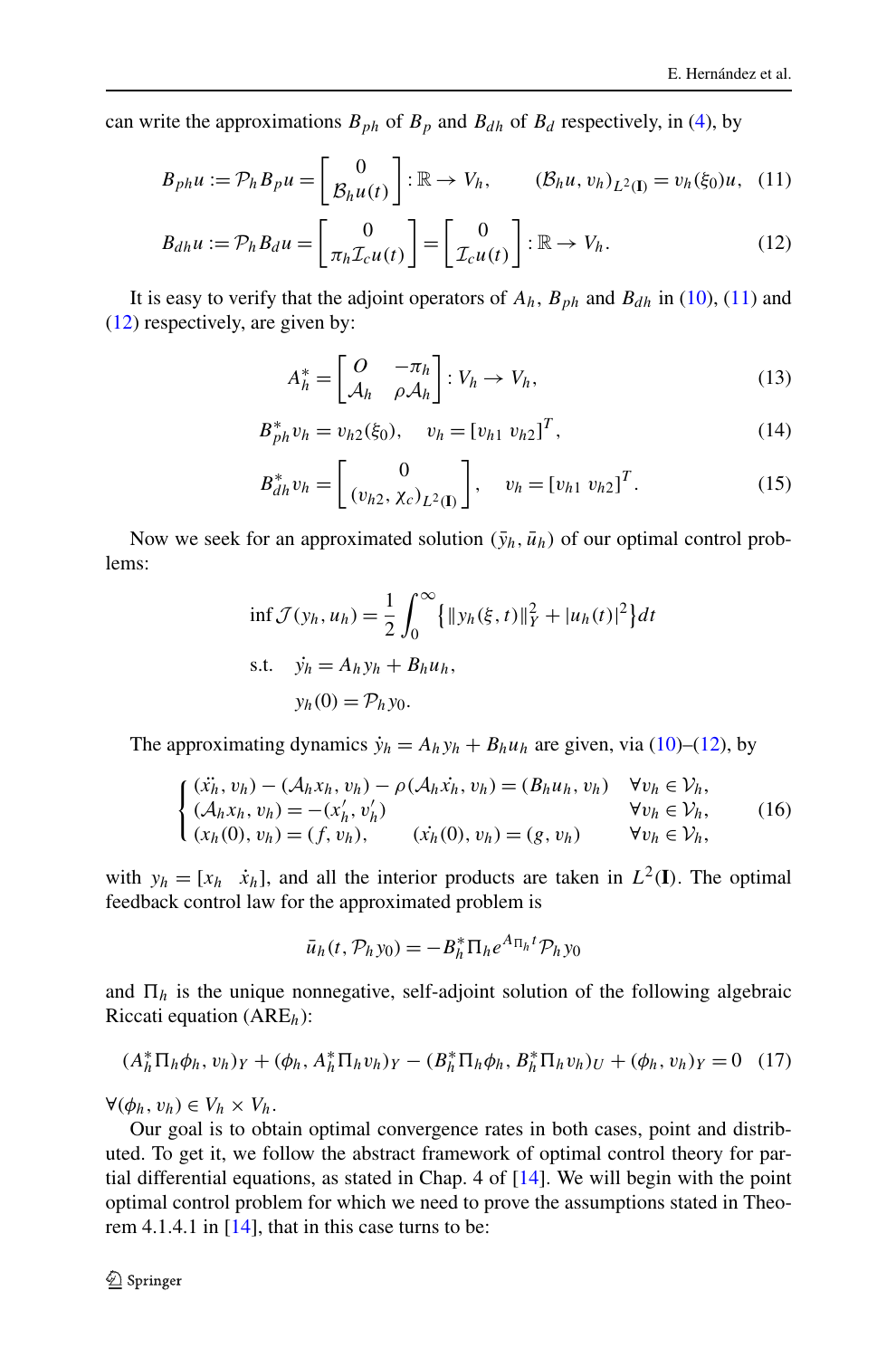<span id="page-6-0"></span>(A.1P)  $A_h$  is the infinitesimal generator of a uniformly analytic semigroup on  $V_h$ . (A.2P)

$$
||A^{-1}\mathcal{P}_h - A_h^{-1}\mathcal{P}_h||_{\mathcal{L}(H_0^1(\mathbf{I}) \times L^2(\mathbf{I}))} \le Ch.
$$

(A.3P)

$$
|B_p^* x_h| \le C h^{-2\gamma_p} \|x_h\|_{H_0^1(\mathbf{I}) \times L^2(\mathbf{I})}, \quad \forall x_h \in V_h.
$$

(A.4P)

$$
|B_p^*(P_h - I)x| \le C h^{1-2\gamma_p} ||x||_{D(A^*)}, \quad \forall x \in D(A^*).
$$

(A.5P)

$$
|B_p^* \mathcal{P}_h x| \le C \| (A^*)^{\gamma_p} x \|_Y, \quad \forall x \in D((A^*)^{\gamma_p}).
$$

Note that (A.2P) is a variant from the original assumption that allows us to recover the same convergence rates, where the initial condition is replaced by his projection onto  $V_h$ . Also notice that (A.5) in [[14\]](#page-17-0) is omitted because  $B_{ph} = \mathcal{P}_h B_p$ .

**Lemma 1** *For the point control problem presented*, (A.1P)–(A.5P) *holds*.

*Proof* Each proof will be given separately.

(A.1P) The fact that  $A_h$  is the infinitesimal generator of a uniformly analytic semigroup on  $V_h$ , follows from the application of the arguments presented in [[7\]](#page-16-0), with  $\alpha = 1$ , to the finite-dimensional operator  $A_h$ .

(A.2P) From definition of  $P_h$ , noting that

$$
A^{-1} = \begin{bmatrix} -\rho I & -\mathcal{A}^{-1} \\ I & 0 \end{bmatrix}, \qquad A_h^{-1} = \begin{bmatrix} -\rho \pi_h & -\mathcal{A}_h^{-1} \\ \pi_h & 0 \end{bmatrix},
$$

and that the interior product in  $H_0^1(\mathbf{I}) \times L^2(\mathbf{I})$  is defined as

$$
\left( \begin{bmatrix} x_1 \\ x_2 \end{bmatrix}, \begin{bmatrix} y_1 \\ y_2 \end{bmatrix} \right)_{H_0^1(\mathbf{I}) \times L^2(\mathbf{I})} = (x_1, y_1)_{H^1(\mathbf{I})} + (x_2, y_2)_{L^2(\mathbf{I})},
$$

we obtain

$$
\|(A^{-1}\mathcal{P}_h - A_h^{-1}\mathcal{P}_h)x\|_{H_0^1(\mathbf{I}) \times L^2(\mathbf{I})} \le \|\mathcal{A}^{-1}\pi_h x_2 - \mathcal{A}_h^{-1}\pi_h x_2\|_{H^1(\mathbf{I})}
$$
  
\n
$$
\le Ch \|x_2\|_{L^2(\mathbf{I})}
$$

where the last inequality is obtained using standard finite element approximation (see, for example [\[9](#page-17-0)]).

(A.3P) Because of the Sobolev embedding  $H^m(I) \hookrightarrow L^\infty(I)$  for all  $m > 1/2$  and a inverse approximation property (see Chap. 3, [\[9](#page-17-0)]), we have that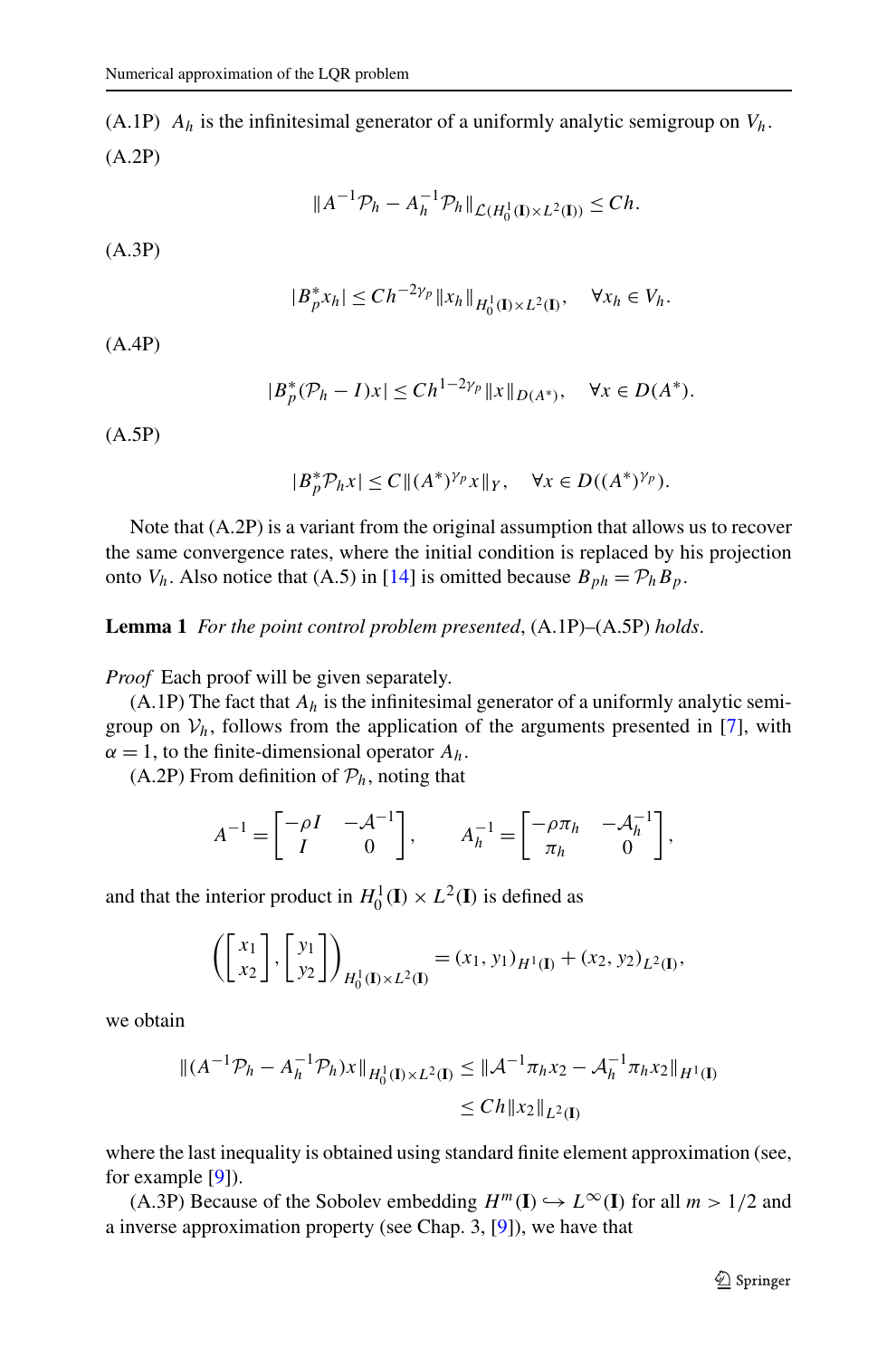$$
|B_p^* x_h| = |x_{h2}(\xi_0)| \le C \|x_{h2}\|_{H^{1/2+\epsilon}(\mathbf{I})}
$$
  
\n
$$
\le C h^{-1/2-\epsilon} \|x_{h2}\|_{L^2(\mathbf{I})}
$$
  
\n
$$
\le C h^{-2\gamma_p} \|x_h\|_Y.
$$

<span id="page-7-0"></span>The last inequality is justified by the fact that in our case  $\gamma_p > 1/4$ .

(A.4P) By means of the Sobolev embedding used in the proof of (A.3P) and the approximation property ([9\)](#page-4-0),

$$
|B_p^*(P_h - I)x| = |\pi_h x_2(\xi_0) - x_2(\xi_0)|
$$
  
\n
$$
\leq C \|\pi_h x_2 - x_2\|_{H^{1/2+\epsilon}(\mathbf{I})}
$$
  
\n
$$
\leq Ch^{1-1/2-\epsilon} \|x_2\|_{H^1(\mathbf{I})}
$$
  
\n
$$
\leq Ch^{1-1/2-\epsilon} \|x_2\|_{D(A^*)}
$$
  
\n
$$
\leq Ch^{1-2\gamma_p} \|x_2\|_{D(A^*)}.
$$

(A.5P) Using the same Sobolev embedding,

$$
|B^* \mathcal{P}_h x| = |x_{h2}(\xi_0)| \le C \|x_{h2}\|_{H^{1/2+\epsilon}(\mathbf{I})}
$$
  

$$
\le C \|x_h\|_{D((A^*)^{\gamma_p})}.
$$

The last inequality is a consequence of Theorem 1.1 in [[8\]](#page-16-0):  $D((A^*)^{\gamma_p} \subset H_0^1(I) \times$ *H*<sup>2*γp*</sup> (**I**) and 2*γ<sub>p</sub>* = 2*(*1/4 +  $\epsilon$ ) > 1/2 +  $\epsilon$ .

Now we state our first main result, which gives optimal convergence rates for the point control problem.

**Theorem 1** *There exists*  $h_0 > 0$  *such that for all*  $h < h_0$  (ARE<sub>h</sub>) in ([17\)](#page-5-0), with  $B = B_p$ , *admits a unique*, *nonnegative*,*self-adjoint solution <sup>h</sup>*. *Moreover*, *there exists ω*<sup>0</sup> *>* 0, *such that for any*  $\epsilon > 0$ ,  $t > 0$ , the following convergence rates are obtained:

$$
|\bar{u}_p(\cdot,t) - \bar{u}_{ph}(\cdot,t)| \le C \frac{e^{-\omega_0 t}}{t^{1/2}} h^{1/2 - \epsilon} \| \mathcal{P}_h y_0 \|_{H_0^1(\mathbf{I}) \times L^2(\mathbf{I})}
$$
(18)

$$
\|\bar{y}(\cdot,t) - \bar{y}_h(\cdot,t)\|_{H_0^1(\mathbf{I}) \times L^2(\mathbf{I})} \le C \frac{e^{-\omega_0 t}}{t^{1-\epsilon}} h^{1/2-\epsilon} \|\mathcal{P}_h y_0\|_{H_0^1(\mathbf{I}) \times L^2(\mathbf{I})}.\tag{19}
$$

*Proof* The existence and uniqueness of the solution of the abstract control problem follows from (H.[1](#page-6-0))–(H.3). Using Lemma 1 and due to the compactness of the operator  $B_p^*A^{*^{-1}}$ :  $(L^2(I))^2 \longrightarrow \mathbb{R}$  (because the injection of  $H^1$  in  $L^2$  is compact), the existence of  $h_0$  that verifies the first part of the result follows directly from Theorem 4.1.4.1 in [\[4](#page-16-0)].

On the other hand, since  $B_{ph} = \mathcal{P}_h B_p$ , the assumptions (A7)–(A9) in Chap. 4 of [\[14\]](#page-17-0), are automatically satisfied with  $r_0 = r_1 = 1 - 2\gamma_p$ , as (A.3P) and (A.4P) are valid for  $2\gamma_p = 1/2 + \epsilon$ . Then, applying Theorem 4.6.2.2 in [\[14](#page-17-0)], we conclude the estimates (18) and (19).  $\Box$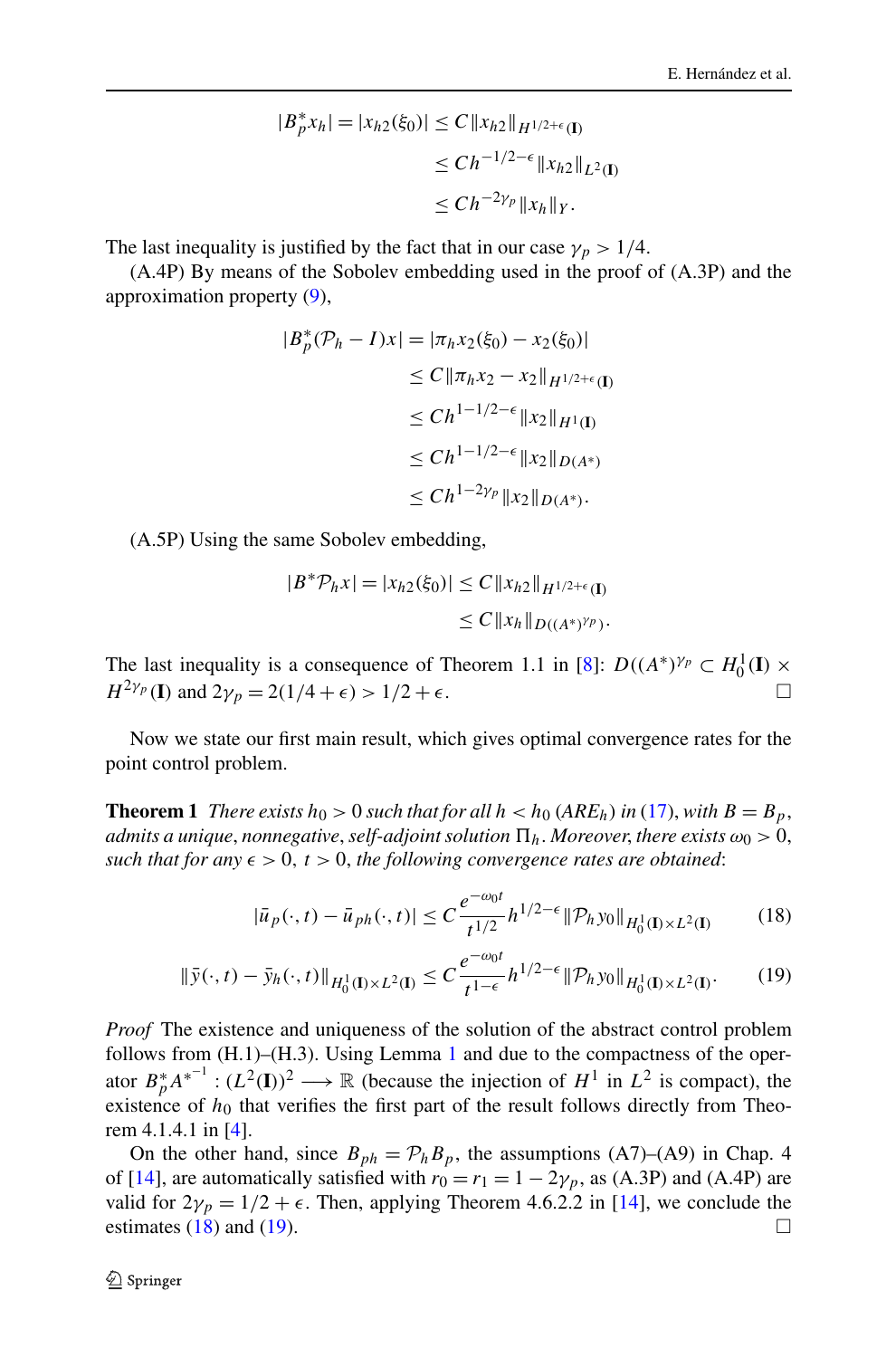We study the distributed control problem. The assumptions for this case reads as: (A.1D)  $A_h$  is the infinitesimal generator of a uniformly analytic semigroup on  $V_h$ . (A.2D)

$$
||A^{-1}\mathcal{P}_h - A_h^{-1}\mathcal{P}_h||_{\mathcal{L}(H_0^1(\mathbf{I}) \times L^2(\mathbf{I}))} \le Ch.
$$

(A.3D)

$$
|B_d^*x_h| \leq C \|x_h\|_{H_0^1(\mathbf{I}) \times L^2(\mathbf{I})}, \quad \forall x_h \in V_h.
$$

(A.4D)

$$
|B_d^*(\mathcal{P}_h - I)x| \le Ch ||x||_{D(A^*)}, \quad \forall x \in D(A^*).
$$

(A.5D)

$$
|B_d^* \mathcal{P}_h x| \le C \|x\|_{H_0^1(\mathbf{I}) \times L^2(\mathbf{I})}, \quad \forall x \in H_0^1(\mathbf{I}) \times L^2(\mathbf{I}).
$$

As in the point problem, (A.5) in [[14\]](#page-17-0) is omitted because  $B_{dh} = \mathcal{P}_h B_d$ .

**Lemma 2** *For the distributed control problem*, (A.1D)–(A.5D) *holds*.

*Proof* Each proof will be given separately.

(A.1D) Since this property is related to the uniform analyticity of the semigroup generated by  $A_h$  over  $V_h$ , the proof is identical to  $(A.1P)$ .

(A.2D) Since this property is related to an approximation property of the controlfree dynamics *A*, the proof is identical to (A.2P).

(A.3D) Using Cauchy–Schwarz inequality we have

$$
|B^*x_h| = \int_{\mathbf{I}_c} |x_{h2}|d\xi \leq |\mathbf{I}_c|^{\frac{1}{2}} \|x_{h2}\|_{L^2(\mathbf{I}_c)} \leq |\mathbf{I}_c|^{\frac{1}{2}} \|x_h\|_{H_0^1(\mathbf{I}) \times L^2(\mathbf{I})}.
$$

(A.4D) Using Cauchy–Schwartz inequality and property ([9\)](#page-4-0)

$$
|B^*(\mathcal{P}_h - I)x| = \int_{\mathbf{I}_c} |\pi_h x_2 - x_2| d\xi \leq |\mathbf{I}_c|^{\frac{1}{2}} \|\pi_h x_2 - x_2\|_{L^2(\mathbf{I})} \leq Ch \|x_2\|_{D(A^*)}.
$$

(A.5D) Using Cauchy–Schwarz inequality and that  $\pi_h$  is a continuous application over  $L^2(\mathbf{I})$ , there holds

$$
|B_d^* \mathcal{P}_h x| = \int_{\mathbf{I}_c} |x_{h2}| d\xi \leq |\mathbf{I}_c|^{\frac{1}{2}} \|x_{h2}\|_{L^2(\mathbf{I})} \leq C \|x\|_{H_0^1(\mathbf{I}) \times L^2(\mathbf{I})}.
$$

Now we state our second main result, which gives optimal convergence rates for the distributed control problem.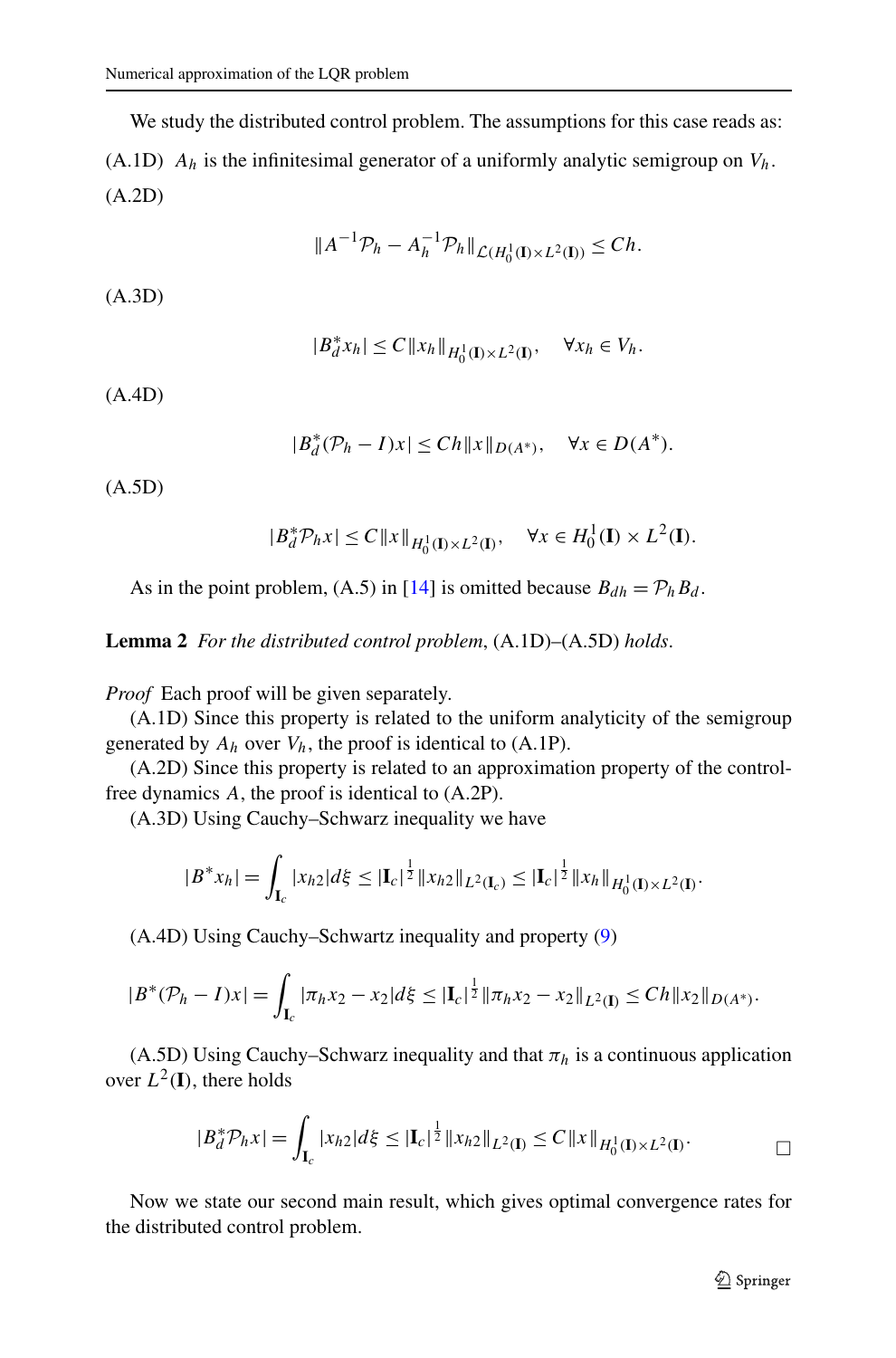<span id="page-9-0"></span>**Theorem 2** *There exists*  $h_0 > 0$  *such that for all*  $h < h_0$  (*ARE<sub>h</sub>*) *in* [\(17](#page-5-0)), *with*  $B = B_p$ , *admits a unique*, *nonnegative*,*self-adjoint solution <sup>h</sup>*. *Moreover*, *there exists ω*<sup>0</sup> *>* 0, *such that for any*  $\epsilon > 0$ ,  $t > 0$ , the following convergence rates are obtained:

$$
|\bar{u}_p(\cdot,t) - \bar{u}_{ph}(\cdot,t)| \leq C \frac{e^{-\omega_0 t}}{t^{-\epsilon}} h^{1-\epsilon} \|\mathcal{P}_h y_0\|_{H_0^1(\mathbb{I}) \times L^2(\mathbb{I})}
$$
  

$$
\|\bar{y}(\cdot,t) - \bar{y}_h(\cdot,t)\|_{H_0^1(\mathbb{I}) \times L^2(\mathbb{I})} \leq C \frac{e^{-\omega_0 t}}{t^{1-\epsilon}} h^{1-\epsilon} \|\mathcal{P}_h y_0\|_{H_0^1(\mathbb{I}) \times L^2(\mathbb{I})}.
$$

*Proof* The proof is essentially the same as in Theorem [1.](#page-7-0)  $\Box$ 

#### **4 Computational implementation and numerical examples**

In this section we give a computational solution of the above mentioned problem in order to exhibit the optimal convergence rates obtained theoretically.

We consider an uniform partition of the interval **I**,  $\mathcal{T}_h$  as in [\(6](#page-4-0)), and the finitedimensional space of piecewise linear and continuous functions over **I** that vanishes in  $\xi = 0$  and  $\xi = L$ , i.e.  $V_h$ , defined in [\(7](#page-4-0)). We seek a solution of ([16\)](#page-5-0) assuming a Galerkin approximation of the form

$$
x^{N}(\xi, t) = \sum_{j=1}^{N} c_{j}(t)\varphi_{j}(\xi),
$$

where  ${\{\varphi_j\}}_{j=1}^N$  denotes a basis of  $\mathcal{V}_h$  and  $N = \dim(\mathcal{V}_h)$ .

Now, replacing this expression in [\(16](#page-5-0)) we obtain a second-order system of differential equations of the form:

$$
M^{N}\ddot{c}(t) + D^{N}\dot{c}(t) + K^{N}c(t) = B_{0}^{N}u(t)
$$

for  $c(t) = [c_1(t), c_2(t),...,c_N(t)]$ , where the mass matrix  $M^N$ , the damping matrix  $D^N$  and the stiffness matrix  $K^N$  are given by:

$$
M_{ij}^N = [(\varphi_i, \varphi_j)_{L^2(\mathbf{I})}],
$$
  
\n
$$
D_{ij}^N = [\rho(\varphi_i', \varphi_j')_{L^2(\mathbf{I})}],
$$
  
\n
$$
K_{ij}^N = [(\varphi_i', \varphi_j')_{L^2(\mathbf{I})}].
$$

The actuator influence vectors  $B_p^N$  and  $B_d^N$  for both point and distributed cases respectively, are given by:

$$
B_{p_i}^N = [\varphi_i(\xi_0)], \qquad B_{d_i}^N = [(\varphi_i, 1)_{L^2(\mathbf{I}_c)}].
$$

The initial conditions for this second-order problem are obtained taking the Galerkin approximation of the initial conditions of the continuous problem,

$$
(x^N(0), \varphi_j)_{L^2(\mathbf{I})} = (f, \varphi_j)_{L^2(\mathbf{I})},
$$
  

$$
(\dot{x}^N(0), \varphi_j)_{L^2(\mathbf{I})} = (g, \varphi_j)_{L^2(\mathbf{I})}.
$$

 $\mathcal{D}$  Springer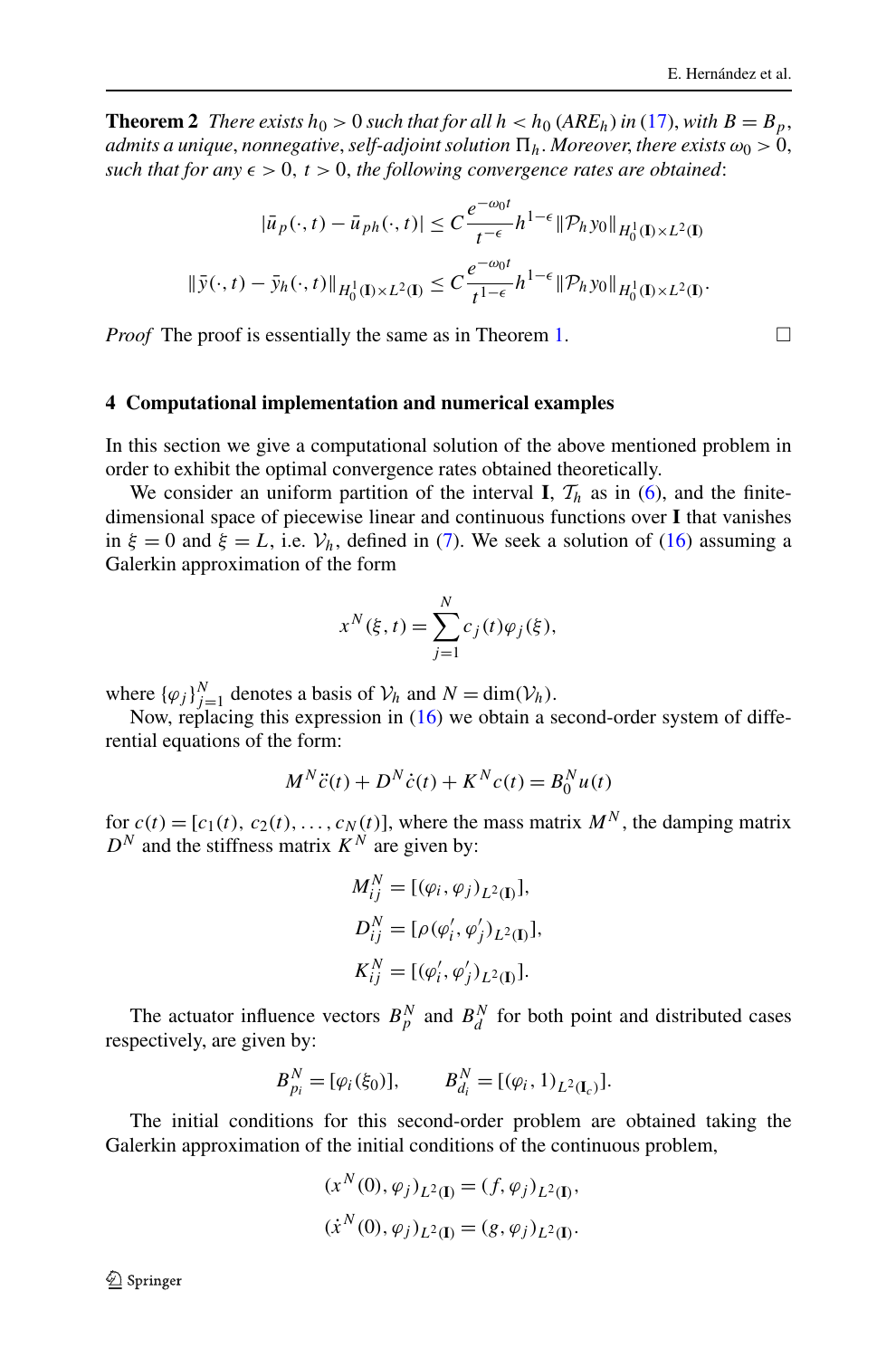Defining the vector state in the same way as we have done in the abstract problem, i.e.  $\eta = [c(t), \dot{c}(t)]^T$ , we formally obtain a classical first-order state-space representation form for the system dynamics:

$$
\dot{\eta} = A^N \eta + B^N u, \qquad \eta(0) = \eta_0
$$

where

$$
A^N = \begin{bmatrix} 0 & I \\ -(M^N)^{-1}K^N & -\rho (M^N)^{-1}K^N \end{bmatrix}
$$

and  $B^N$  changes accordingly the type of control:

$$
B^N = \begin{bmatrix} 0 \\ -(M^N)^{-1}B_p^N \end{bmatrix}, \qquad B^N = \begin{bmatrix} 0 \\ -(M^N)^{-1}B_d^N \end{bmatrix}
$$

for the point and distributed control problem respectively.

As our goal is to compute a solution for our approximated control problem we must solve now an algebraic Riccati equation for  $\Pi^N$ :

$$
A^{N} \Pi^{N} + \Pi^{N} A^{N} - \Pi^{N} B^{N} (B^{N})^{T} \Pi^{N} + Q^{N} = 0
$$

where  $Q^N$  reflects the spatial norm taken in [\(16](#page-5-0)),

$$
Q^N = \begin{bmatrix} M^N + K^N & 0 \\ 0 & M^N \end{bmatrix},
$$

for the point and distributed control problem in  $H_0^1(\mathbf{I}) \times L^2(\mathbf{I})$ . Finally, the discrete control law is given by  $u_h = -(B^N)^T \Pi^N \eta$ .

We present now numerical experiments which are consistent with the above developed theoretical framework. We performed our simulations in MatLab, determining the suboptimal gains with the command  $1qr$ , and then advancing in time with a Runge–Kutta 4th order solver. In absence of an exact solution, all calculations related to error estimates have been obtained with respect to the approximated system output and input, *yapp* and *uapp* respectively, obtained with 1300 nodes.

We consider two different cases: first we solve a control problem with a point actuator at  $\xi = 0.4$  and in a second example, a distributed actuator over  $I_c = [0.4, 0.6]$ , showing stabilization and convergence rates for both the system output and the control signal at different instants  $t_1 = 0.2$ ,  $t_2 = 0.4$  and  $t_3 = 0.6$ ; in both cases the damping factor  $\rho$  is taken equal to 0.005.

## 4.1 Stabilization

Figures [1](#page-11-0) and [2](#page-11-0) show stabilization of the state variables in both control problems, point and distributed respectively.

It can be observed, as it was theoretically stated in the finite cost condition, that due to the damping term, the system is stable; then in absence of control an exponentially bounded decay is observed for both the vertical displacement and velocity.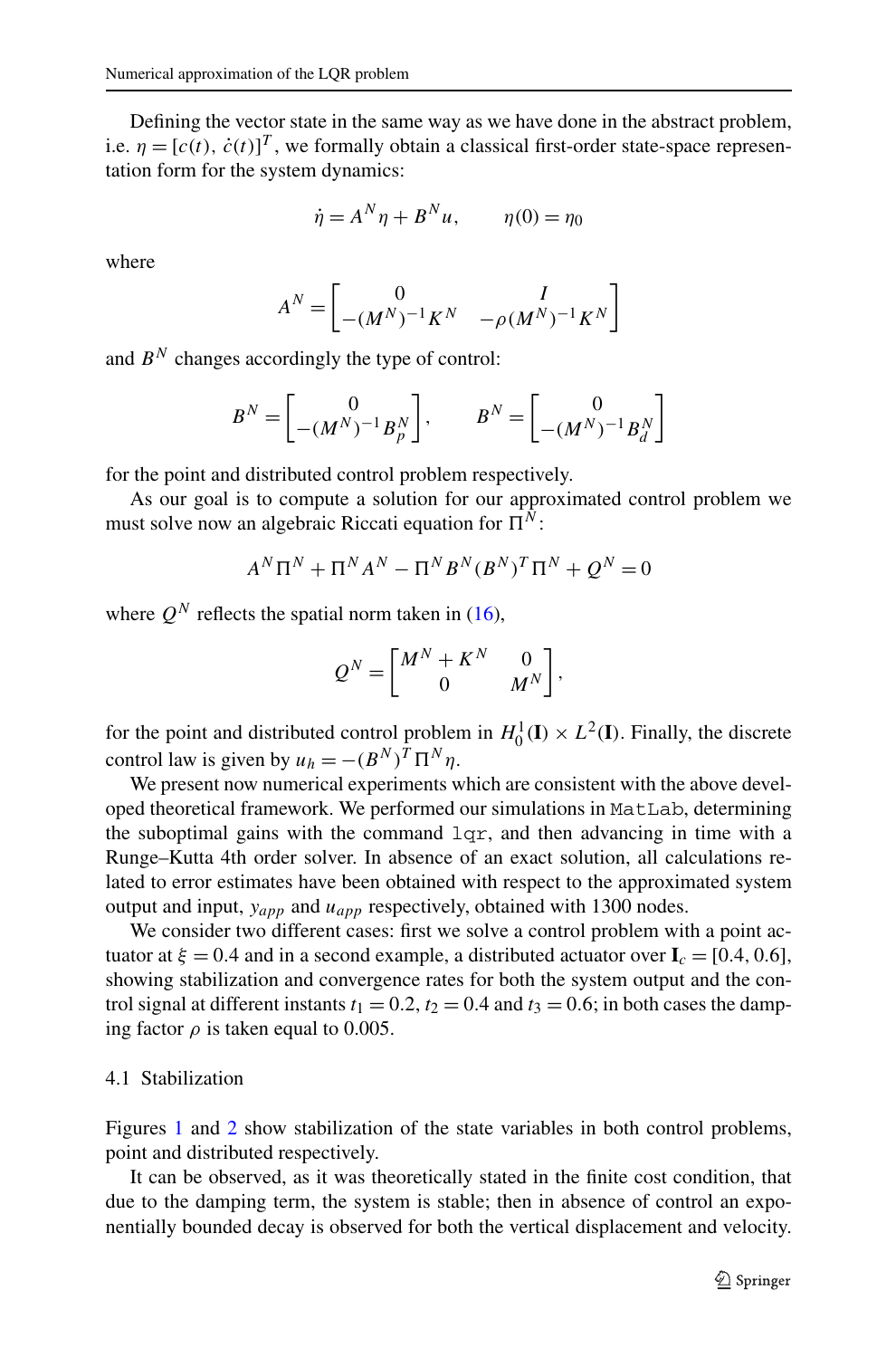<span id="page-11-0"></span>

**Fig. 1** 1. Uncontrolled vertical displacement (*up-left*). 2. Controlled vertical displacement with point control at *ξ* = 0*.*4 (*up-right*). 3. Uncontrolled vertical velocity (*down-left*). 4. Controlled vertical velocity with point control at  $\xi = 0.4$  (*down-right*)



**Fig. 2** 1. Uncontrolled vertical displacement (*up-left*). 2. Controlled vertical displacement with distributed control along  $I_c = [0.4, 0.6]$  (*up-right*). 3. Uncontrolled vertical velocity (*down-left*). 4. Controlled vertical velocity with distributed control along  $I_c = [0.4, 0.6]$  (*down-right*)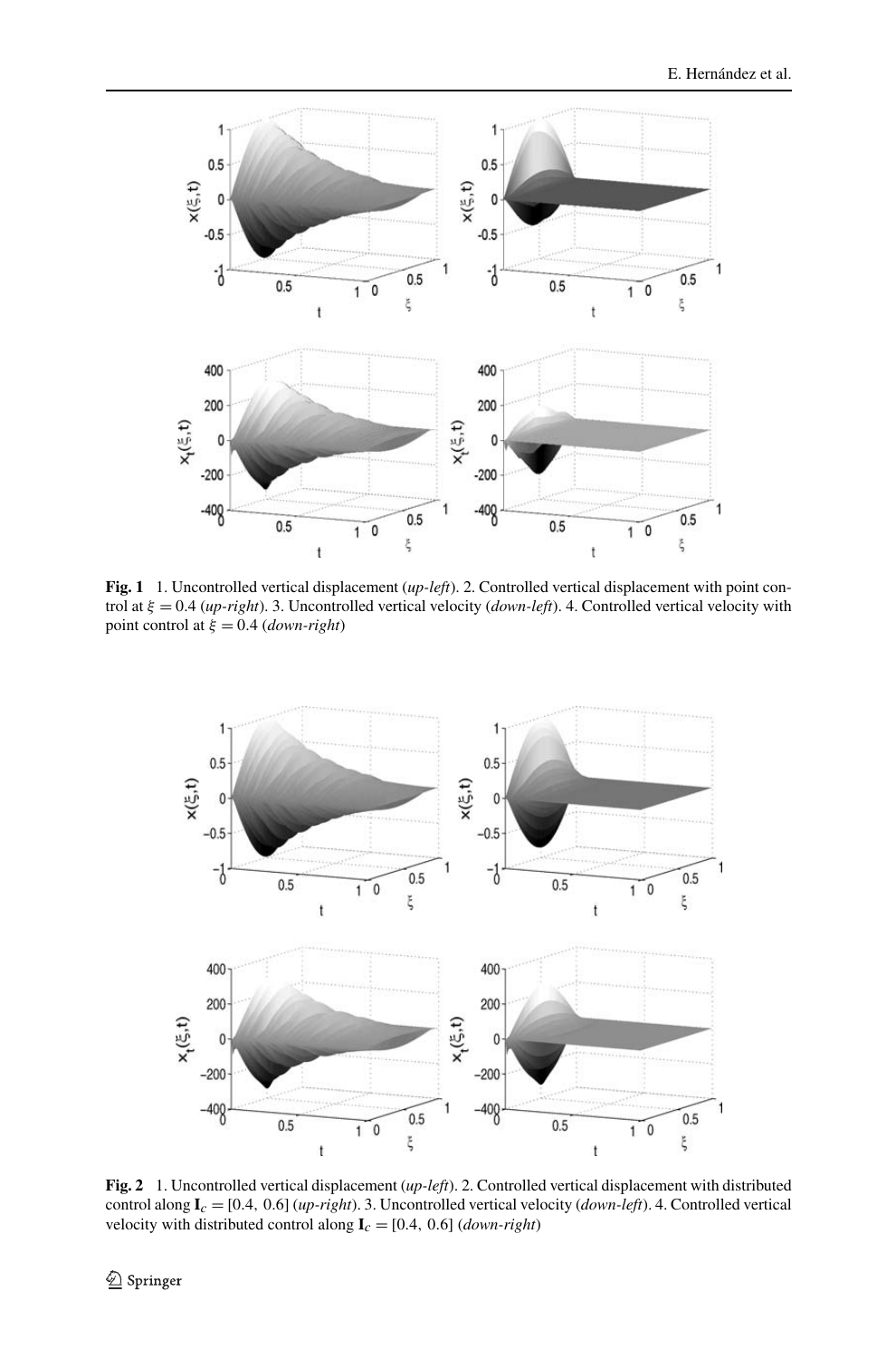<span id="page-12-0"></span>

**Fig. 3** 1. Control signal for the point problem (*up*). 2. Control signal for the distributed problem (*down*)



**Fig. 4** 1. Vertical displacement at  $t = 0.2$  for different numbers of nodes in the point control problem (*left*). 2. Vertical velocity at *t* = 0*.*2 for different numbers of nodes in the point control problem (*right*)

This behavior is dramatically accelerated with the presence of a control acting over the system. However, the speed of the stabilization is directly related with the power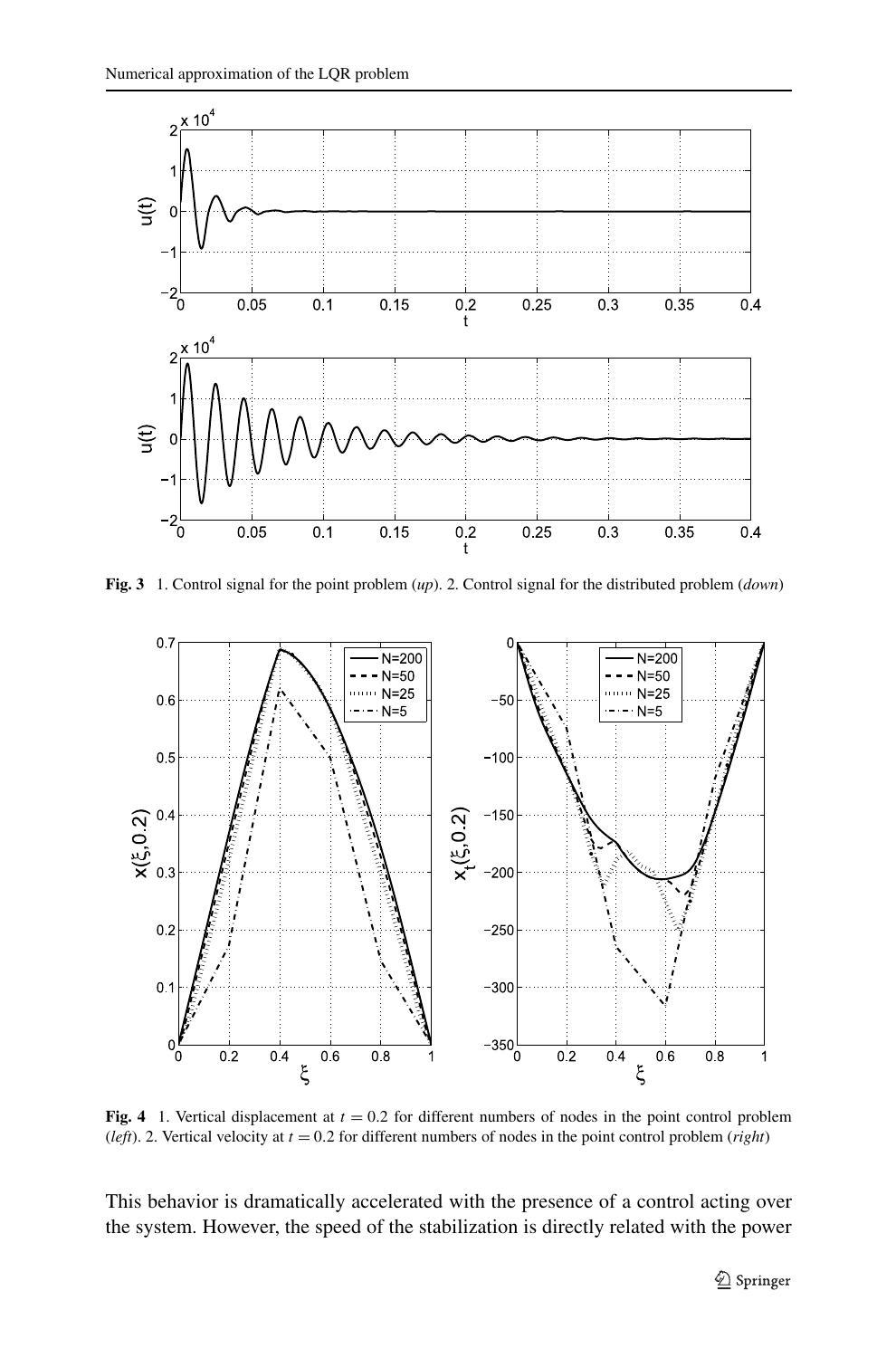<span id="page-13-0"></span>

**Fig. 6** 1. Vertical displacement at  $t = 0.2$  for different numbers of nodes in the distributed control problem (*left*). 2. Vertical velocity at *t* = 0*.*2 for different numbers of nodes in the distributed control problem (*right*)

of the control signal (see Fig. [3](#page-12-0)). This trade-off can be managed introducing weight factors for the input and output spatial norms present in ([5\)](#page-3-0).

## 4.2 Convergence rates

Basic computational validation for convergence in both problems is shown in Figs. [4–](#page-12-0)[7.](#page-14-0) It can be seen that, in both point and distributed control problems, convergence for the states variables at a fixed instant is achieved by augmenting the number of nodes (see Figs. [4](#page-12-0) and 6). Convergence for control signals, in space and consequently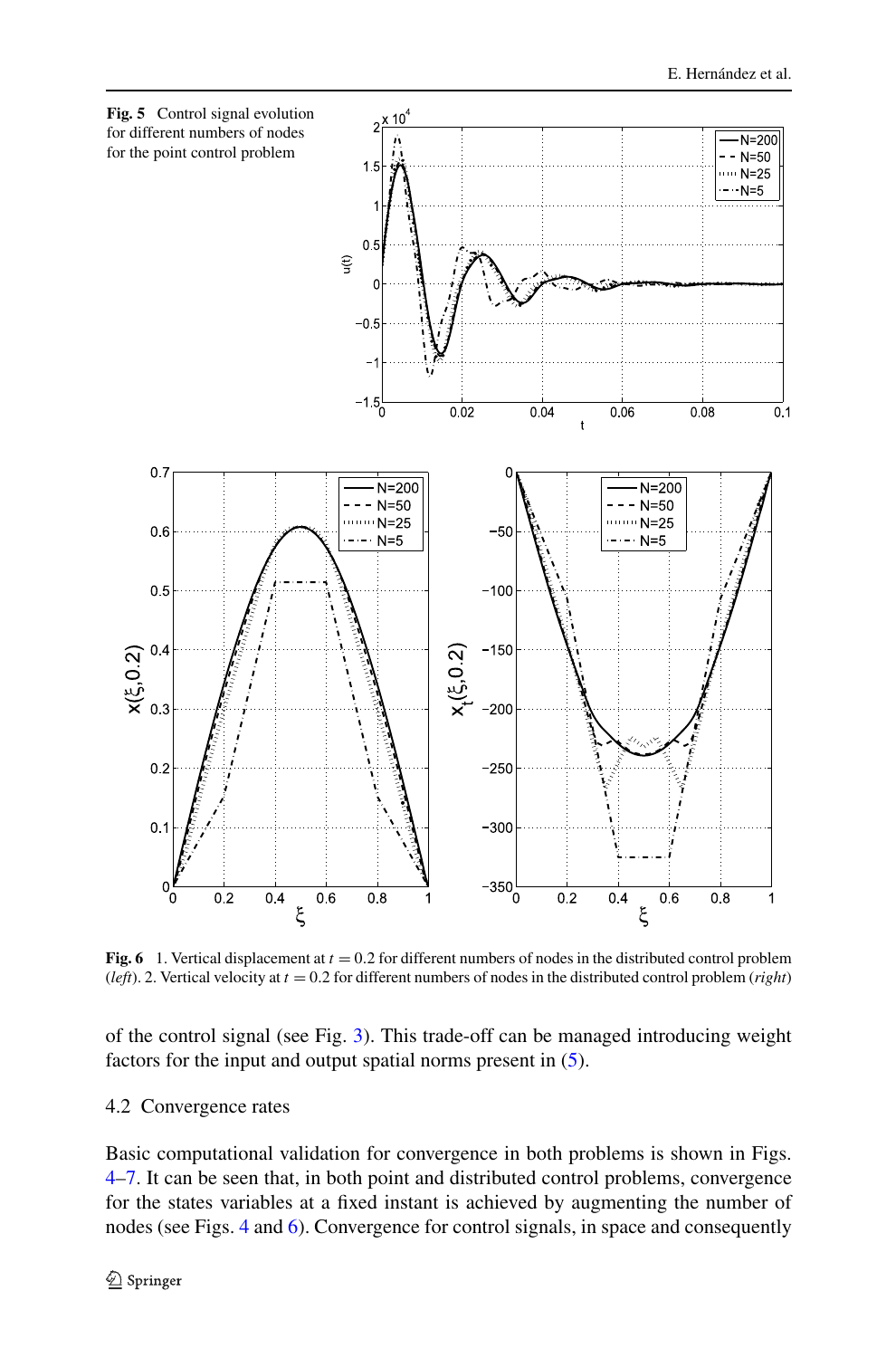<span id="page-14-0"></span>

in time is also observed in Figs. [5](#page-13-0) and 7. Note that, we also include coarse meshes such that the convergence behaviour can be seen.

Comparison between theoretically predicted and computationally obtained convergence rates can be observed in Figs. 8[–13](#page-16-0).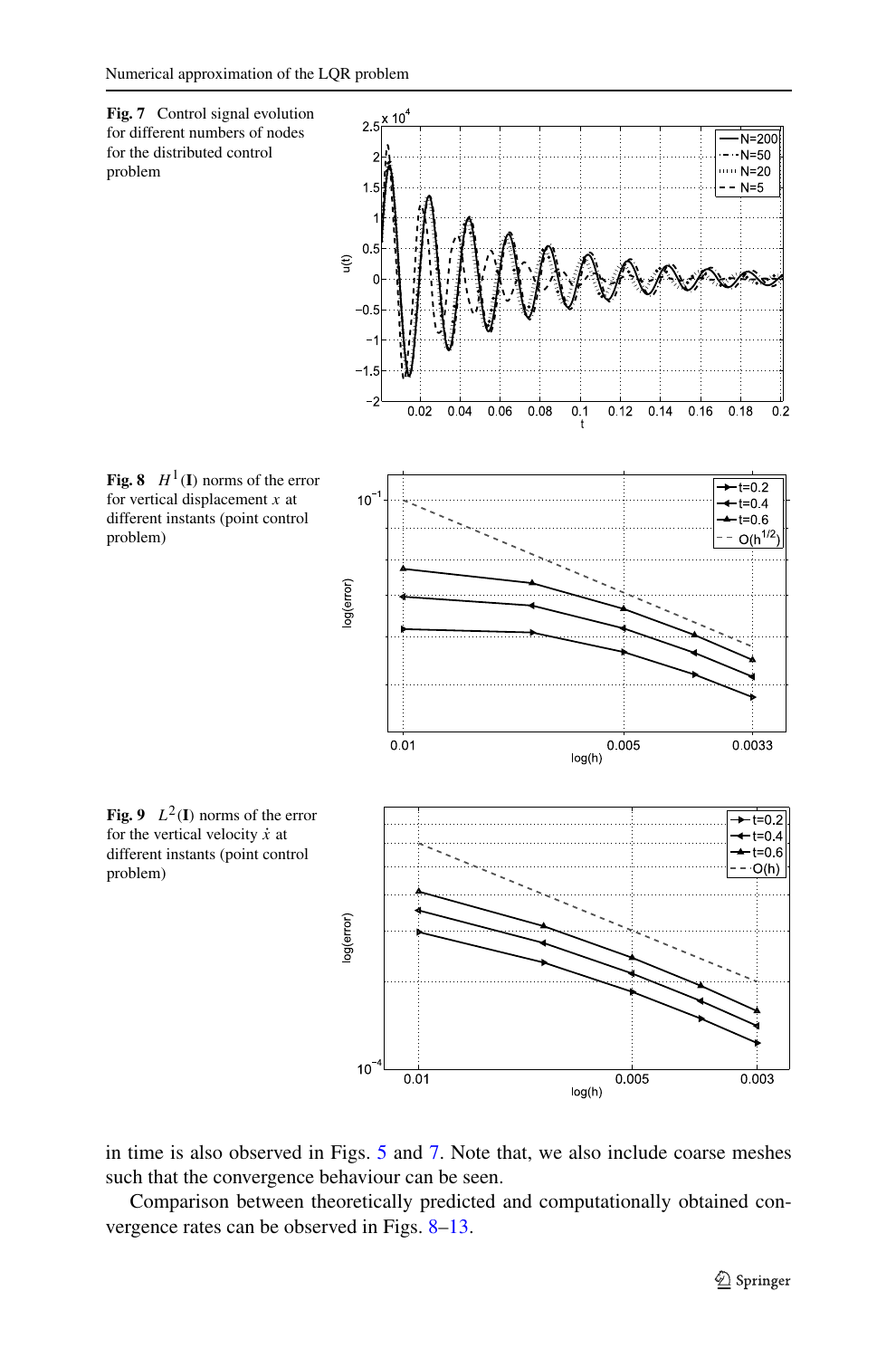

The vertical displacement *x* converges with order  $O(h^{1/2})$ , which is consistent with theoretically predicted order  $O(h^{1/2-\epsilon})$  (see Fig. [8](#page-14-0)). On the other hand, ac-cording to Fig. [9](#page-14-0), the  $L^2(I)$  norm of the vertical velocity converges faster with an experimental order similar to  $O(h)$ . This is not contradictory with Theorem 1, as the norm of *y* is taken in  $H^1(\mathbf{I}) \times L^2(\mathbf{I})$ , the convergence is governed by the slower term, which in this case turns to be the theoretically predicted order  $O(h^{1/2-\epsilon})$ .

In Fig. 10, it can be observed that the control *u* converges faster than the order stated in [\(18](#page-7-0)); indeed, it converges with the same order than the vertical velocity. This is caused by the fact that the control is obtained from a feedback of both the vertical displacement and vertical speed. Due to a scaling issue (see Fig. [1\)](#page-11-0), the contribution for the feedback of the vertical displacement is negligible in comparison with the vertical speed. Then, even if theoretical derivation of the convergence rate for the control both contributions are considered in a similar manner, this is not experimentally observed.

Figures 11[–13](#page-16-0) show convergence rates for the distributed control problem. By similar arguments as in [[15\]](#page-17-0), the results stated in Theorem [2](#page-9-0) can be replaced with orders  $O(h|log(h))$ , independent of  $\epsilon$ . This order is experimentally validated for both system output and input, which converges slightly faster with order  $O(h)$  by the same explanation than in the point control case.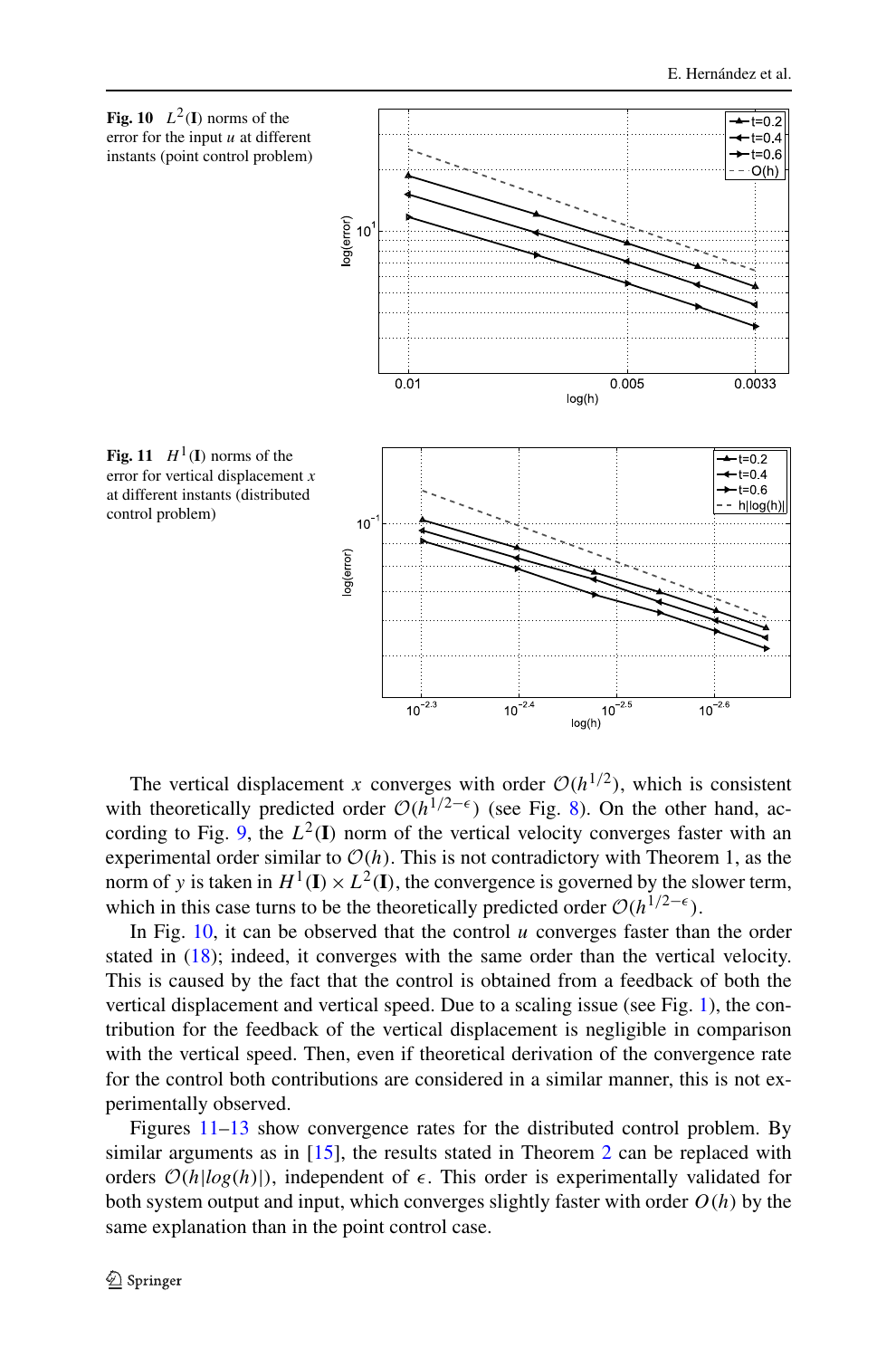<span id="page-16-0"></span>

**Acknowledgements** This work has been supported by Conicyt-Chile trough FONDECYT No. 1070276 and DGIP 12.08.51. The authors are deeply grateful to Professor Irena Lasiecka for many helpful discussions and comments. Finally, the authors acknowledge the anonymous referees for their valuable suggestions which helped to improve this manuscript.

## **References**

- 1. Badra, M.: Stabilisation par feedback et approximation des equations de Navier–Stokes. Thèse Doctorat de l'Université Paul Sabatier (2006)
- 2. Banks, H.T., Ito, K.: Approximation in LQR problems for infinite-dimensional systems with unbounded input operators. J. Math. Syst. Est. Control **7**(1), 1–34 (1997)
- 3. Becker, R., Vexler, B.: Optimal control of the convection-diffusion equation using stabilized finite element methods. Numer. Math. **106**(3), 349–367 (2007)
- 4. Benner, P.: Solving large-scale control problems. IEEE Control Syst. Mag. (2004)
- 5. Benner, P., Gärner, S., Saak, J.: Numerical solution of optimal control problems for parabolic systems. In: Parallel Algorithms and Cluster Computing: Implementations, Algorithms and Applications. Lecture Notes in Computational Science and Engineering, vol. 52, pp. 151–169. Springer, Berlin (2006)
- 6. Bermúdez, A., Gamallo, P., Rodríguez, R.: Finite element methods in local active control of sound. SIAM J. Control Optim. **43**, 437–465 (2004)
- 7. Chen, S., Triggiani, R.: Proof of extensions of two conjectures on structural damping for elastic systems, The case  $1/2 \le \alpha \le 1$ . Pac. J. Math. **136**(1), 15–55 (1989)
- 8. Chen, S., Triggiani, R.: Characterization of fractional powers of certain operators arising in elastic systems, and applications. J. Differ. Equ. **88**, 279–293 (1990)